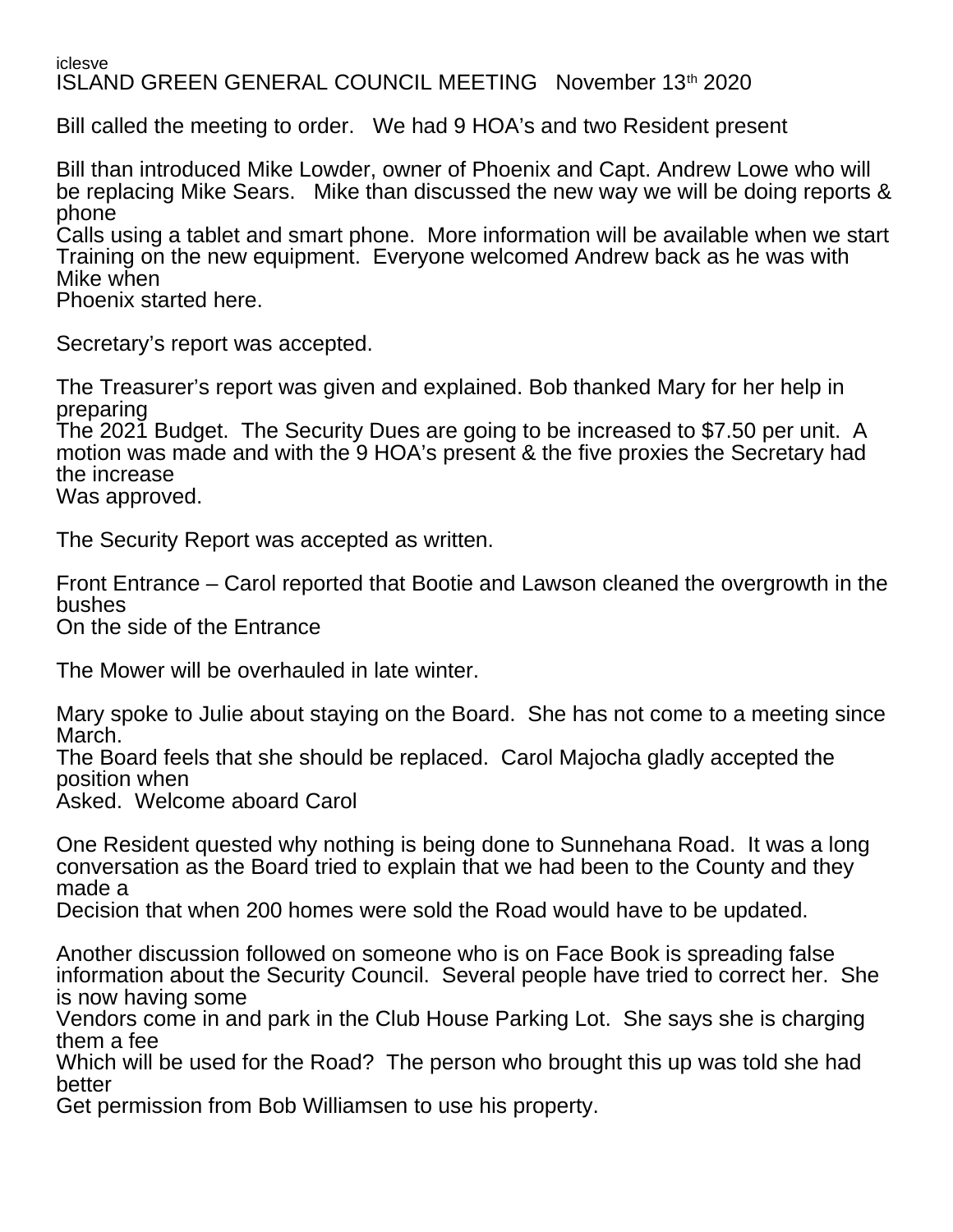## iclesve

 $\mathcal{L}^{(1)}$ 

At this point the Meeting was adjourned. Next meeting is on December 11<sup>th</sup> at 11:15.